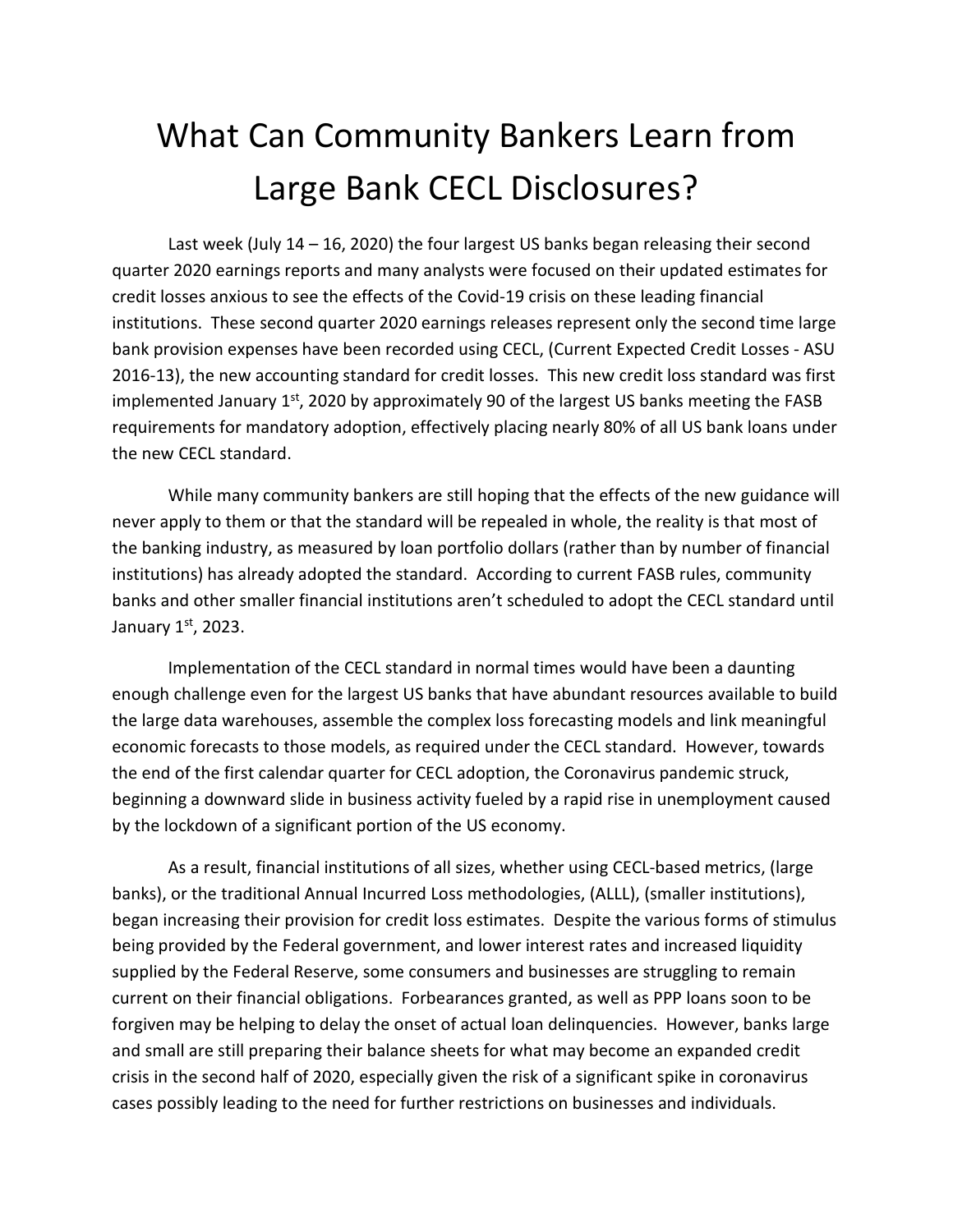

The chart above traces the recent trends in Net Charge-offs and the combined Provision for loan losses recorded by all US commercial and savings banks over the last 10 quarters, including a forecast for Q2, 2020 based on the early results released by the "Big 4" banks, (JPMorgan Chase, Bank of America, Wells Fargo and Citibank). The forecast applies the rate of increase in each of NCO's and PFCL's taken from the Big 4 and applied to the Q1 2020 actuals for the entire industry; this may or may not provide an accurate forecast. Actual results for the industry won't be known until all banks have reported Q2 results, which likely won't be available until approximately August 15th, 2020.

What the data clearly show is that from year end 2017 through year end 2019, Net Charge-offs and the recorded Provision for Credit Losses remained essentially equal, at an historically low level, consistent with the results of most of the last five years. For most of the recent past, over periods of time long enough to form a complete business cycle, these two data points, (NCO's and the PFCL's), have remained essentially equal. Starting in Q1 2020, the Provision for Credit Losses rose significantly as a function of two factors; first, the adoption of CECL by the 90 or so largest banks, and secondly, due to an early expectation that the Coronavirus pandemic would eventually cause an increase in loan losses as a result of escalating unemployment and severely negative GDP results. To date, with what can be seen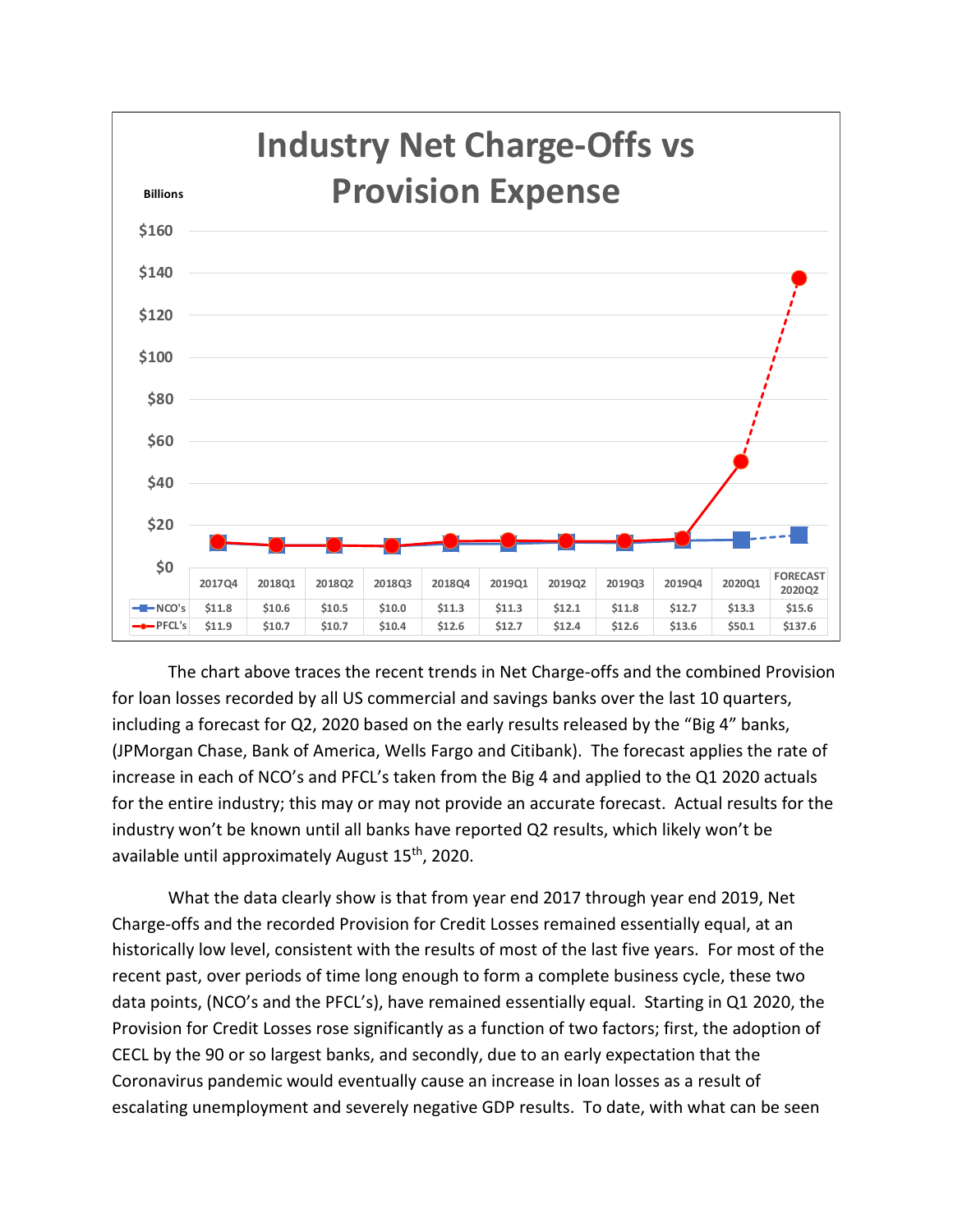regarding Q2 2020 based on the recent earnings releases of the Big 4 banks, the increase in expected loan losses is accelerating in a significant manner. It is interesting to note that Net Charge-offs remain very low in comparison to the recognized Provision Expense, an expected outcome of the transition to CECL during periods of economic contractions.

# Q1'20<sup>1</sup> Provision for Credit Losses at Big 4 Banks

| <b>Institution</b>     | Avg. Loans | <b>Total Provision</b> | <b>One-time CECL</b> | Credit Trend <sup>2</sup> |
|------------------------|------------|------------------------|----------------------|---------------------------|
| JPMorgan Chase         | \$989 B    | \$7.41B                | \$4.30 B (58%)       | \$3.11 B                  |
| <b>Bank of America</b> | \$967 B    | \$4.76 B               | \$3.30 B (69%)       | \$1.46B                   |
| <b>Wells Fargo</b>     | \$941 B    | \$3.16B                | $(5-1.30 B)$         | \$4.46 B                  |
| Citibank, NA           | \$665 B    | \$5.82 B               | \$2.88 B (49%)       | \$2.95B                   |

|                        | <b>Provision for Credit Losses / Average Loans</b> |              |                      |                           |
|------------------------|----------------------------------------------------|--------------|----------------------|---------------------------|
| <b>Institution</b>     | 2019 Avg.                                          | Q1'20 Actual | <b>One-time CECL</b> | Credit Trend <sup>2</sup> |
| JPMorgan Chase         | 0.14%                                              | 0.77%        | 0.45%                | 0.32%                     |
| <b>Bank of America</b> | 0.10%                                              | 0.49%        | 0.34%                | 0.15%                     |
| Wells Fargo            | 0.07%                                              | 0.34%        | $(-0.13%)$           | 0.47%                     |
| Citibank, NA           | 0.27%                                              | 0.88%        | 0.43%                | 0.45%                     |

Q1 2020 was first period under CECL

Credit Trend defined as all changes in provision expense other than the change in accounting principles (CECL).

The table above captures the activity of the Big 4 banks as it relates to their total Q1 recognition of loan losses, including their one-time CECL adoption impacts. These four banks combined hold approximately \$3.6 Trillion of loans, which equals approximately 35% of the total loans held by all US Commercial and Savings Banks. During the first quarter of 2020, these banks recorded a total Provision for Credit Losses of approximately \$21.2 Billion, which represented a very significant increase from Q4 2019, (\$4.9 B), or any recent prior periods, during which time PFCL's have been at historically low levels, and were reported only under the previous annual incurred loss rate method.

Among this small group of the largest banks in the country, only Wells Fargo recorded a decrease in its provision expense during Q1 related to its transition to CECL. During the initial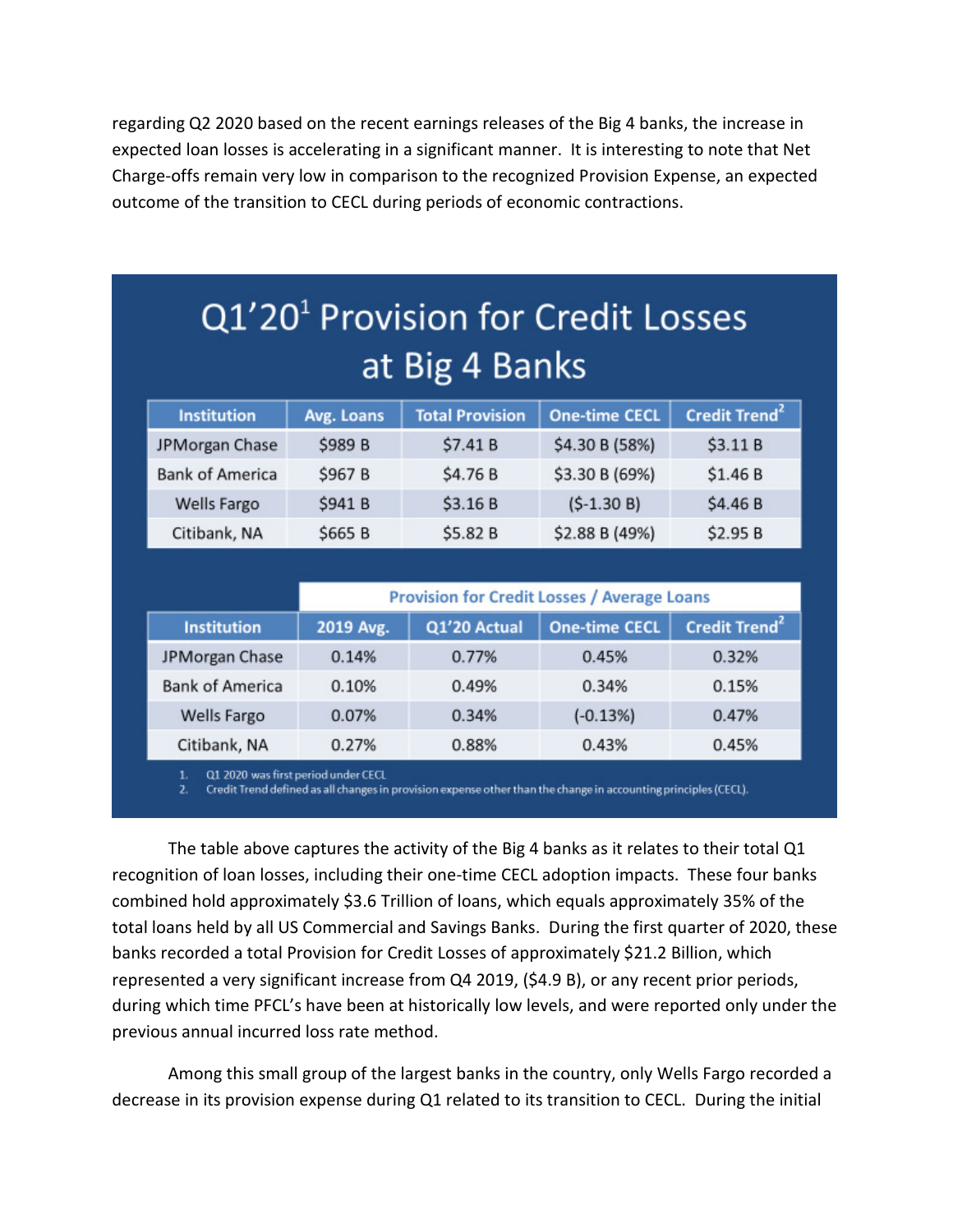quarter, Wells decreased their PFCL's by \$1.3 Billion due to CECL implementation, while still recognizing credit deterioration from other sources. Excluding Wells, the remaining three of the Big 4 banks recognized a Provision Expense in the first quarter of \$18.0 Billion, of which, \$10.5 Billion, or 58% was related to the one-time impacts of transitioning to the new CECL accounting standard. For these three banks, the remaining \$7.5 Billion increase represented their current assessment of credit losses during the Q1 period. The range of Provision Expense as a percentage of average loans for just these four banks, excluding the CECL one-time transition adjustment, has risen from Q4 2019 from a Low of 0.07% to a High of 0.27%, to a range for Q1 2020 of a Low of 0.15% to a High of 0.47%, a relatively significant increase. As we'll see below, these ratios continued to increase in Q2 2020.

# Q2'20 Provision for Credit Losses at Big 4 Banks

| <b>Institution</b>     | Avg. Loans | Q1 PFCL  | Q2 PFCL   | Q2 Increase |
|------------------------|------------|----------|-----------|-------------|
| JPMorgan Chase         | \$998 B    | \$3.11B  | \$10.47 B | \$7.36B     |
| <b>Bank of America</b> | \$1,031 B  | \$1.46 B | \$5.12B   | \$3.66B     |
| <b>Wells Fargo</b>     | \$971 B    | \$4.46 B | \$9.53 B  | \$5.07 B    |
| Citibank, NA           | \$703 B    | \$2.95B  | \$7.90 B  | \$4.95 B    |

|                        | <b>Provision for Credit Losses / Average Loans</b> |              |              |           |
|------------------------|----------------------------------------------------|--------------|--------------|-----------|
| <b>Institution</b>     | 2019 Avg.                                          | Q1'20 Actual | Q2'20 Actual | Q2 Change |
| JPMorgan Chase         | 0.14%                                              | 0.32%        | 1.05%        | 0.73%     |
| <b>Bank of America</b> | 0.10%                                              | 0.15%        | 0.50%        | 0.35%     |
| <b>Wells Fargo</b>     | 0.07%                                              | 0.47%        | 0.98%        | 0.51%     |
| Citibank, NA           | 0.27%                                              | 0.45%        | 1.12%        | 0.67%     |

Q1 Provision for Credit Losses EXCLUDES the one-time impact of transitioning to CECL. 1.

2. As of June 30, 2020.

The table above provides an early forecast of what might be in store for the banking industry for Q2 2020 and beyond, based on the disclosures of the Big 4 banks, which further increased their reserves in Q2 by recognizing even higher levels of Provision for Credit Losses. Total Provision Expense for the four banks for Q2 was \$33.1 Billion, an increase of \$21.1 Billion over the normalized level of Q1, (excluding one-time CECL transition costs), or 275% higher (please note that while this is a very large increase, it is coming off of a very low starting point).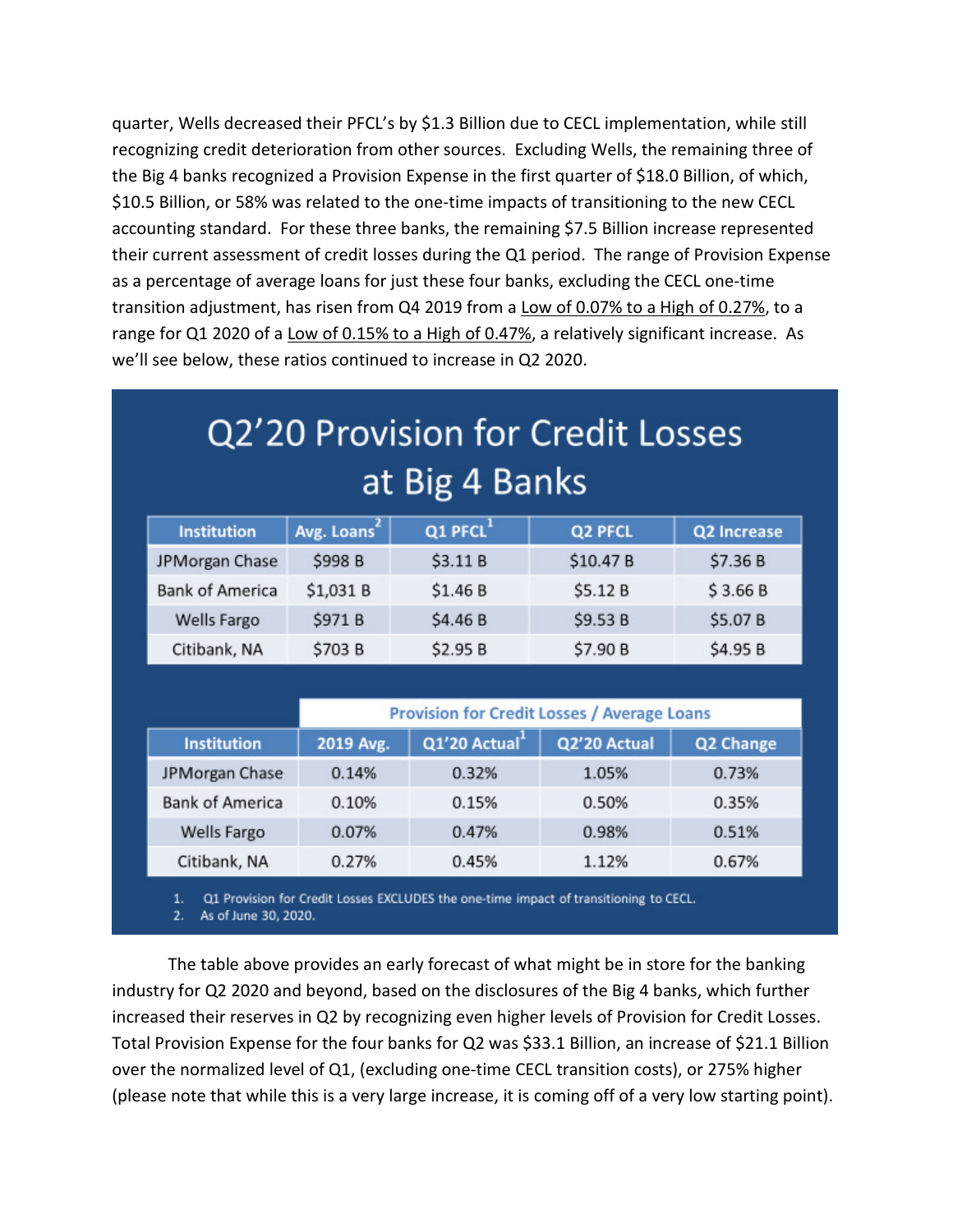As of Q2 2020, the Provision for Credit Losses / Average Loans ratio now ranges from a Low of 0.50% to a High of 1.12%. Most of the banks cited in their earnings releases that the increase in Provision Expense was mostly a function of a deterioration in their economic forecast for the remainder of 2020, and NOT a function of increased Net Charge-offs, which remain relatively low. Certain banks suggested that these increases in Provision Expense and Reserves may be enough to carry them through the end of 2020.

### **Impact for Community Bankers**

 The economic consequences of the coronavirus pandemic will impact all US banks, but it is unlikely that it will impact all banks in the same way. The effects currently being recognized by large institutions likely will not impact community banks in a similar manner, for at least 3 major reasons:

- 1. The difference in accounting methodologies CECL for larger banks, and the Annual Incurred Loss Rate method for community banks;
- 2. The product mix of large bank's loan portfolios include more consumer loans and credit card balances which have much higher loss rates;
- 3. Community bank loss rates have traditionally been much lower than larger banks, in addition to the product mix differences cited above, also because community banks have fewer customers whom they are closer to and know better.

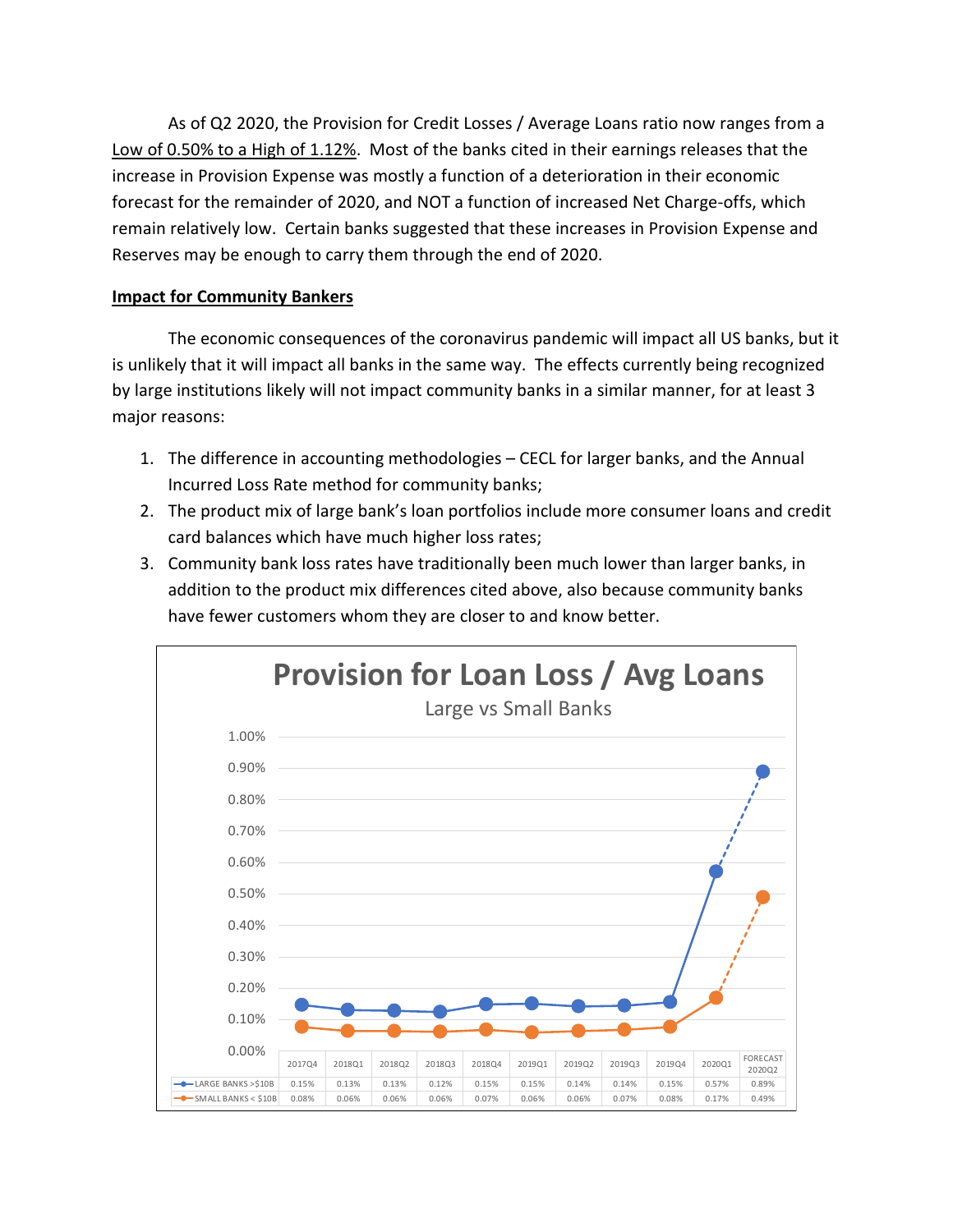The chart above tracks the differences in the Provision for Loan Losses as a Percentage of Average Loan balances over the past 10 quarters and provides an early forecast of the possible direction of this ratio for Q2, 2020. During this two-and-a-half-year period, larger banks (> \$10 B in Total Assets) have consistently incurred a higher provision loss rate than smaller banks (< \$10 B in Total Assets). During this extremely low loss rate period, large banks averaged roughly double the provision rate of small banks, with an average of 0.14% vs 0.07% for smaller banks. Beginning in 2020, this spread between larger and small banks will be widening, due to both the difference in accounting methods, and real underlying credit loss differences.



 The graph above summarizes the losses incurred by the Big 4 banks in the years following the great recession. Some analysts have suggested that while the current Covid-19 induced recession and the Great Recession are different in many ways, this prior recession may still provide some indication of the type of losses that might occur during the current recession, if only because the two recessions share somewhat similar unemployment consequences.

The unemployment rate in June of 2020 moderated to 11.1% from a high in April of 14.7%. The unemployment rate during the Great Recession maxed out at 10.0% in October of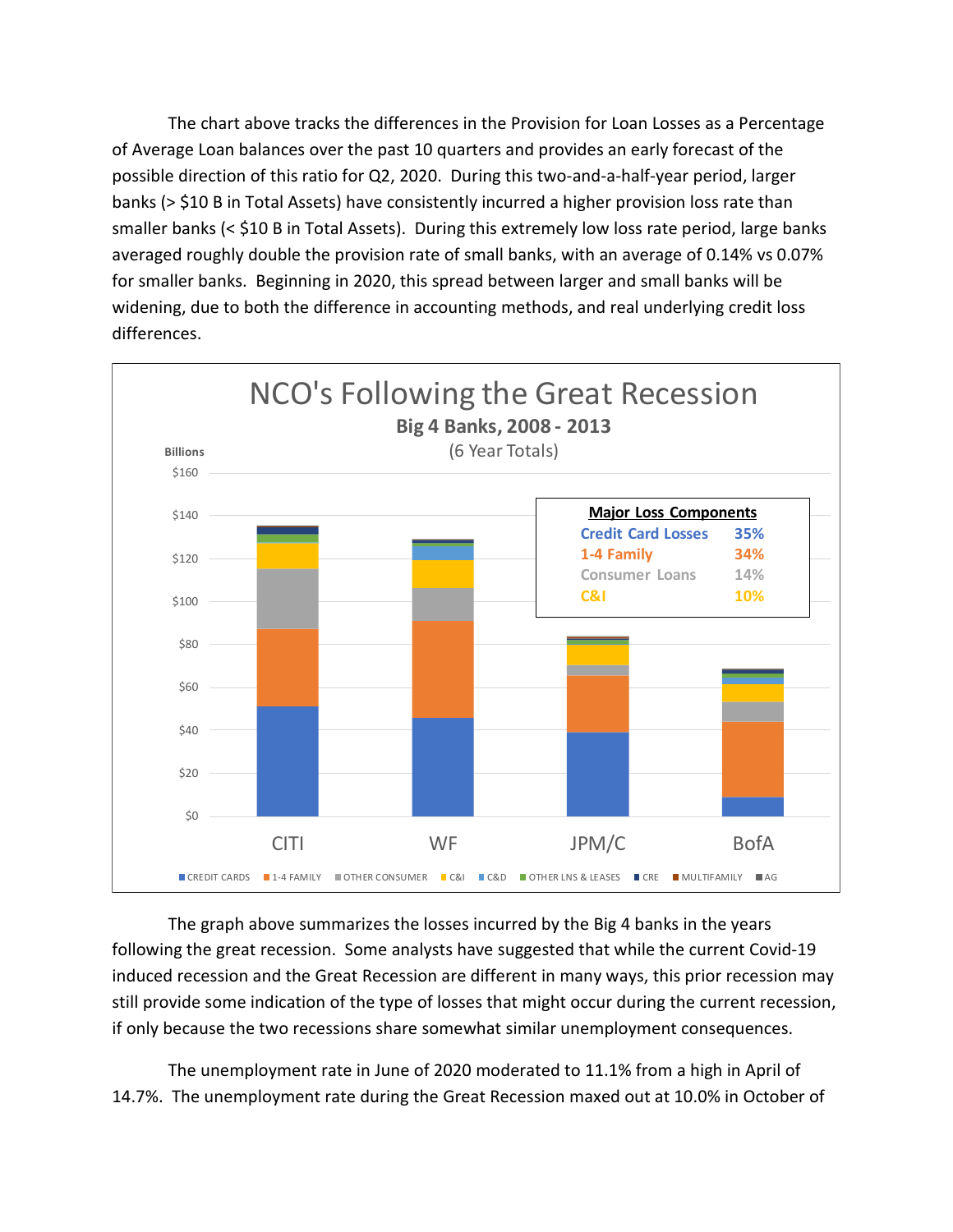2009, however unemployment averaged above 8% consistently for four years from January of 2009 through December of 2012. Hopefully, losses during this recession will be much lower, assisted by the unemployment rate returning to a more moderate level much more quickly.

Significant differences in the loan portfolios of larger vs. smaller banks are a major component of the higher loss rates experienced by large banks, as is also illustrated in the NCO chart above. Using these Big 4 banks as a relative proxy for larger institutions, nearly half of all Net Charge-offs recorded during the six years following the onset of the Great Recession, were incurred on Credit Card Loans (35%) and on Consumer Loans (14%), loan types which are typically not found, or not found in concentrations, on community bank balance sheets. This single difference explains much of the difference in loss rates between larger and smaller banks. The chart also discloses that large banks also incurred significant losses on 1-4 Family residential mortgage loans and on Commercial & Industrial loan types, products which community banks share with the larger institutions.

### **Recommendations for Community Bankers**

As the largest institutions in the country adopted CECL in Q1 2020 and in Q2 are now adjusting their rolling "life-of-loan" loss estimates under the back-drop of the Coronavirus pandemic, community bankers may well be asking themselves, what does all of this mean for me and my financial institution?

Even though community banks are not required to adopt CECL until 2020, board members, shareholders, regulators and audit firms are likely to be asking community bank leaders what the CECL impact is on your institution and will be expecting you to have knowledgeable and insightful responses to their questions. In addition, you will be taking emerging information about the effects of the current economic situation into account in setting the Qualitative Adjustment factors you are using to adjust your current loss estimates under the existing Annual Incurred Loss methodology.

### **CECL Model Development Activities Within Community Banks**

Most community banks by now have begun to develop at least rudimentary CECL based loss forecasting models appropriate in scope to the size and complexity of their bank's loan portfolios. Normally included in this preparation is the collection of the necessary supporting data required to project future losses based on previous relevant experience under any of the existing CECL methodologies.

Many community banks with smaller non-complex loan portfolios will not find it necessary to go beyond deployment of some of the simpler loss forecasting methods such as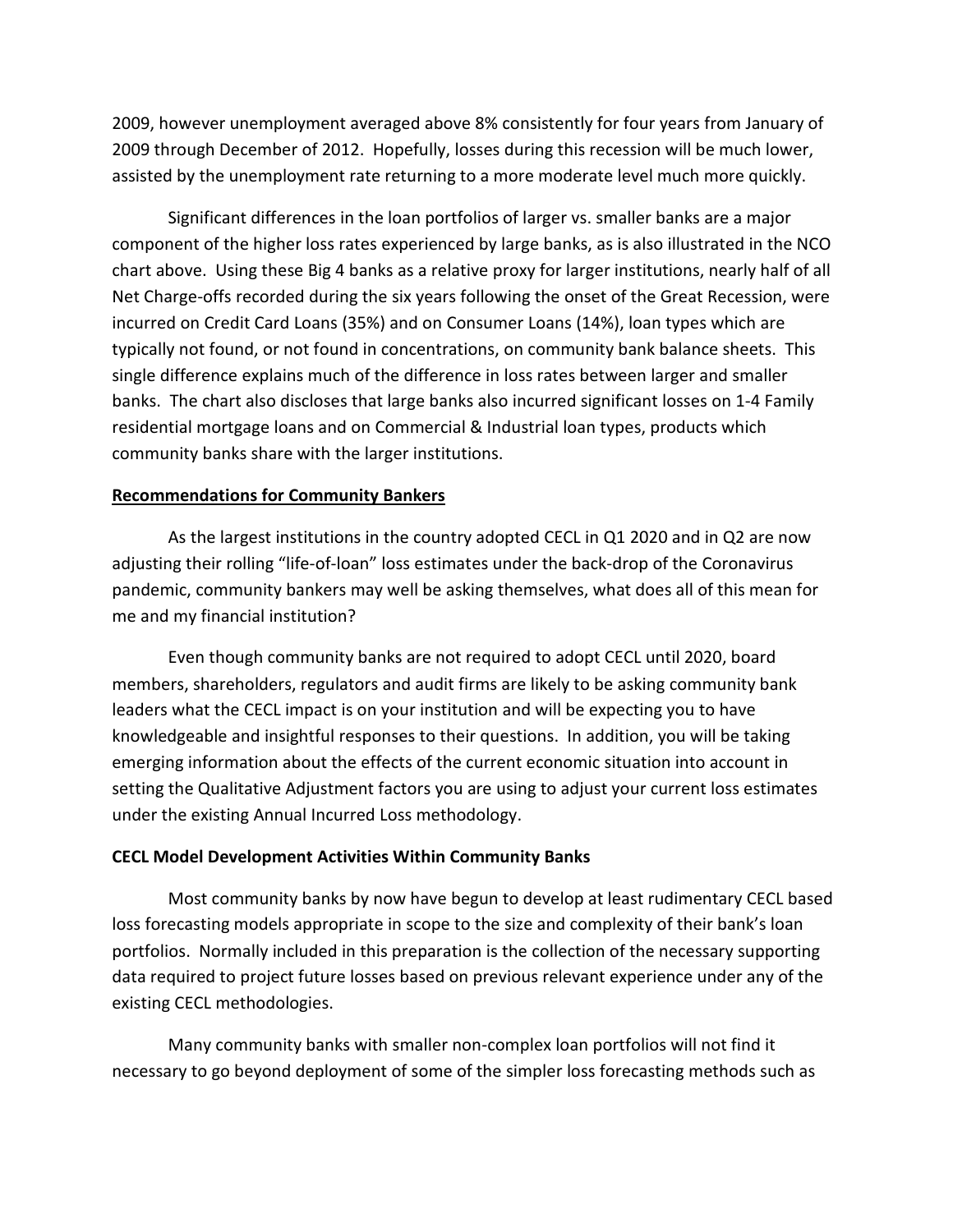the Enhanced Historical Loss Rate method, or perhaps the Weighted Average Remaining Maturing (WARM) method.

Larger community banks may also build out one or more of the more advanced CECL loss forecasting methodologies, including Vintage Analysis, Migration Analysis, Probability of Default / Loss Given Default, (PD/LGD), or the Discounted Cashflow method.

Completion of these preparatory steps establishes your community bank as well positioned for eventual CECL implementation, but more importantly, provides you with a reasonable tool with which to answer incoming questions regarding not only your institutional readiness for CECL, but also the predicted effects of CECL on your future provision expense, reserve balances and the potential impact to your bank's capital.

### **Parallel Runs – CECL vs ALLL**

Once your institution has collected enough historical data and has an appropriate CECL loss forecasting methodology in place, best practices indicate that you should be running parallel loan loss estimates from your CECL model and comparing these to the results of your existing ALLL results, noting the amount and location of significant differences. Each model (CECL and ALLL) should be simultaneously updated using your institutions current economic forecast.

As in the current environment, these Qualitative Adjustment factors will play a significant role in determining your final loss estimates, as has been pointed out by the experiences of the larger institutions already functioning under the CECL guidance. Performing these parallel runs once a year, or more frequently when conditions are changing materially, would be considered a minimum standard.

#### **Loan & Capital Stress Testing**

Whether your institution has a high or low degree of confidence in the accuracy of the parallel runs currently being produced by your existing CECL model, another valuable tool for assessing your institutions readiness for CECL is a Loan & Capital Stress Test.

The stress testing process normally follows the recommendations of the banking supervisory agencies Supervisory Capital Assessment Program (SCAP) and the more recent Comprehensive Capital Analysis and Review (CCAR), as is most generally applicable to larger institutions, but valuable to community banks, as well.

Stress testing your loan portfolio using a number of different potential loss rate scenarios, most of which will be in excess of the loss levels you might expect to experience based on your CECL model's predictions, can be a very helpful exercise in assessing the impact